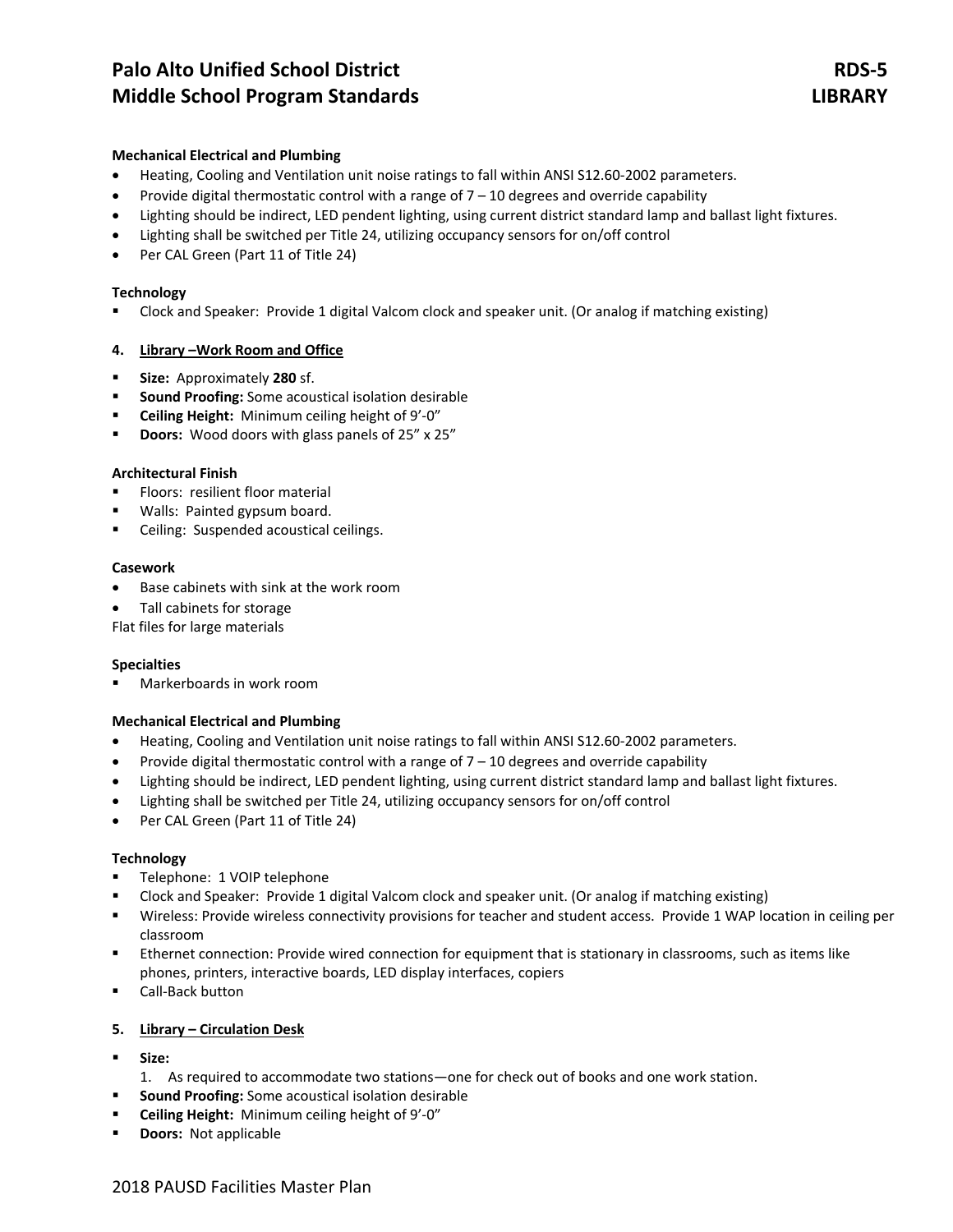# **Architectural Finish**

- **FIOOTS: Carpet for sound control or resilient matting**
- Walls: Painted gypsum board.
- **EXEC** Ceiling: Suspended acoustical ceiling system

### **Casework**

- Circulation desk to accommodate two stations—one for check out of books and one workstation.
- Back counter base cabinets for storage and layout
- Book slot incorporated in to circulation desk with book cart behind
- Bookshelves

## **Specialties**

- **Markerboards in project rooms**
- Announcement board
- **Enhanced signage**

# **Mechanical Electrical and Plumbing**

- Heating, Cooling and Ventilation unit noise ratings to fall within ANSI S12.60-2002 parameters.
- Provide digital thermostatic control with a range of  $7 10$  degrees and override capability
- Lighting should be indirect, LED pendent lighting, using current district standard lamp and ballast light fixtures.
- Lighting shall be switched per Title 24, utilizing occupancy sensors for on/off control
- Per CAL Green (Part 11 of Title 24)

## **Technology**

- **Telephone: 1 VOIP telephone**
- Clock and Speaker: Provide 1 digital Valcom clock and speaker unit. (Or analog if matching existing)
- Wireless: Provide wireless connectivity provisions for teacher and student access. Provide 1 WAP location in ceiling per classroom
- Ethernet connection: Provide wired connection for equipment that is stationary in classrooms, such as items like phones, printers, interactive boards, LED display interfaces, copiers
- Call-Back button